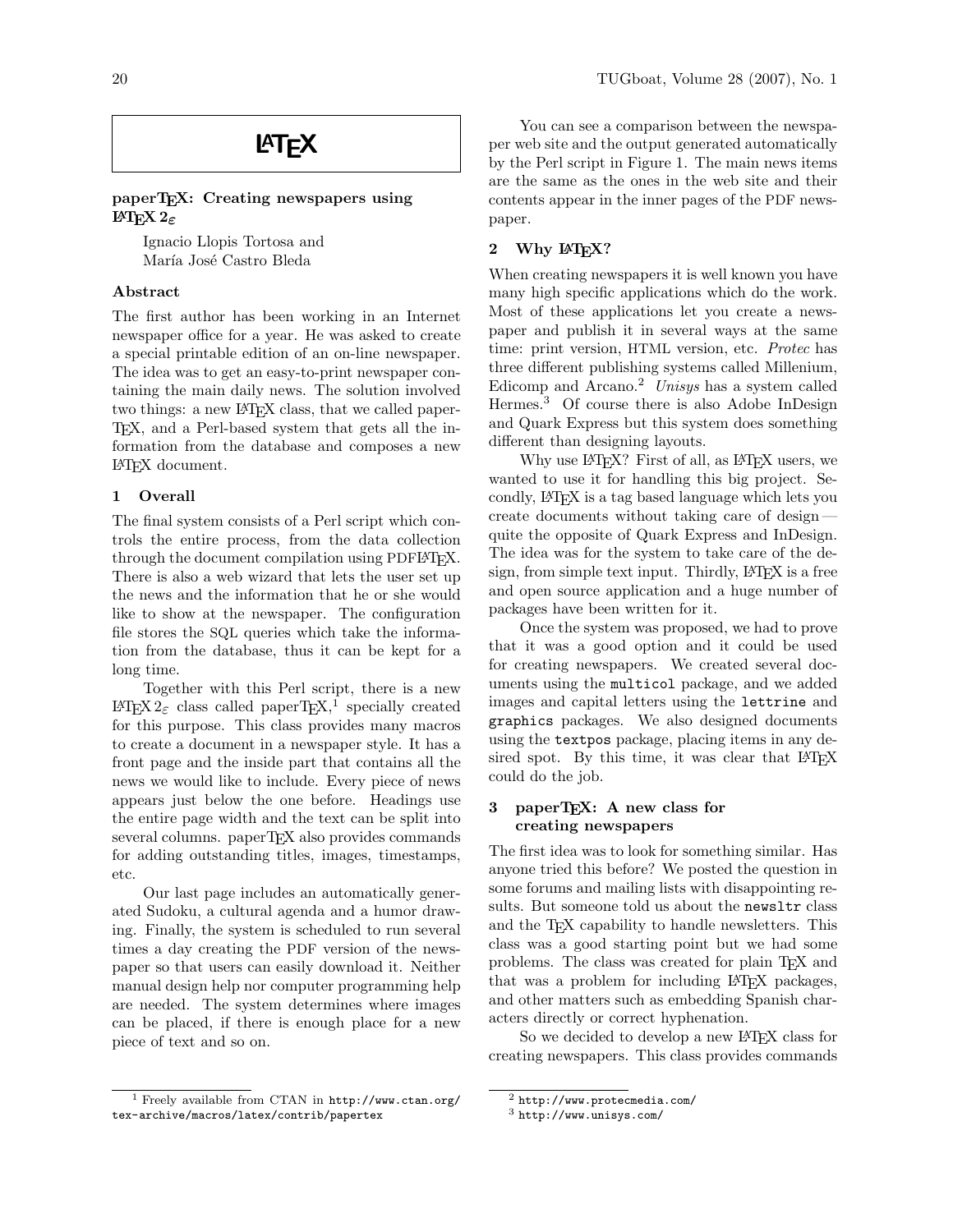

Figure 1: The newspaper web site and the self-generated PDF using paperTFX and Perl.

<span id="page-1-0"></span>to create a new paperTEX journal: from the front page until the last.

To set up a new document, you have to load the class as usual and use its own commands to define the contents. paperTEX also includes many style macros which the user can customize as desired: font sizes and styles, colors, headings, etc.

#### 3.1 The front page

The front page is quite individualized since it was designed using the textpos package that has the capability to place things at absolute positions on the page. We did this because the front page needed to have a different style from the rest of the newspaper, being the first thing a reader sees. It includes a main image or photo, three news blocks, an index which links to the inner news, the weather forecast for a locality and some information about the editor. It has also a banner heading like every newspaper does.

Just after the \begin{document}, you can start filling the front page inside its own environment. The main image and each of the main news items have their own commands which get all the information: image path and caption, heading, subheading, opening paragraph, section and time stamp. The table of contents has its own environment and the only thing we have to do is to add entries using the \indexitem macro. This command requires two parameters: a short text and a reference to a piece of news inside the newspaper which allows paperT<sub>EX</sub> to calculate the exact page.

The weather forecast block has three different positions to specify three different weather conditions. Each weather item has an image, maximum and minimum temperatures and a short description. Finally, the editor block includes the usual contact names, email, logo, etc.

As mentioned above, paperTFX includes a set of macros that you can redefine to change default format and layout. For example, redefining the front page logo is as simple as this:

#### \renewcommand{\logo}{

\mylogo{\includegraphics[width=\textwidth]{img}} }

The **\mylogo** command removes the paperTFX default logo and changes heading elements' positions to make your new logo fit well. Other style aspects are even easier to redefine. You can find all of them in the paperTEX manual [\[1\]](#page-3-0).

### 3.2 The news pages

Once you have introduced all the front page information, the next thing to do is to include all the news in your new paperT<sub>EX</sub>. News items are easy to include and they can have different shapes: news, editorial and short news. Each one of these types has its own environment definition.

To include a normal news item you use the news environment, which needs five parameters: number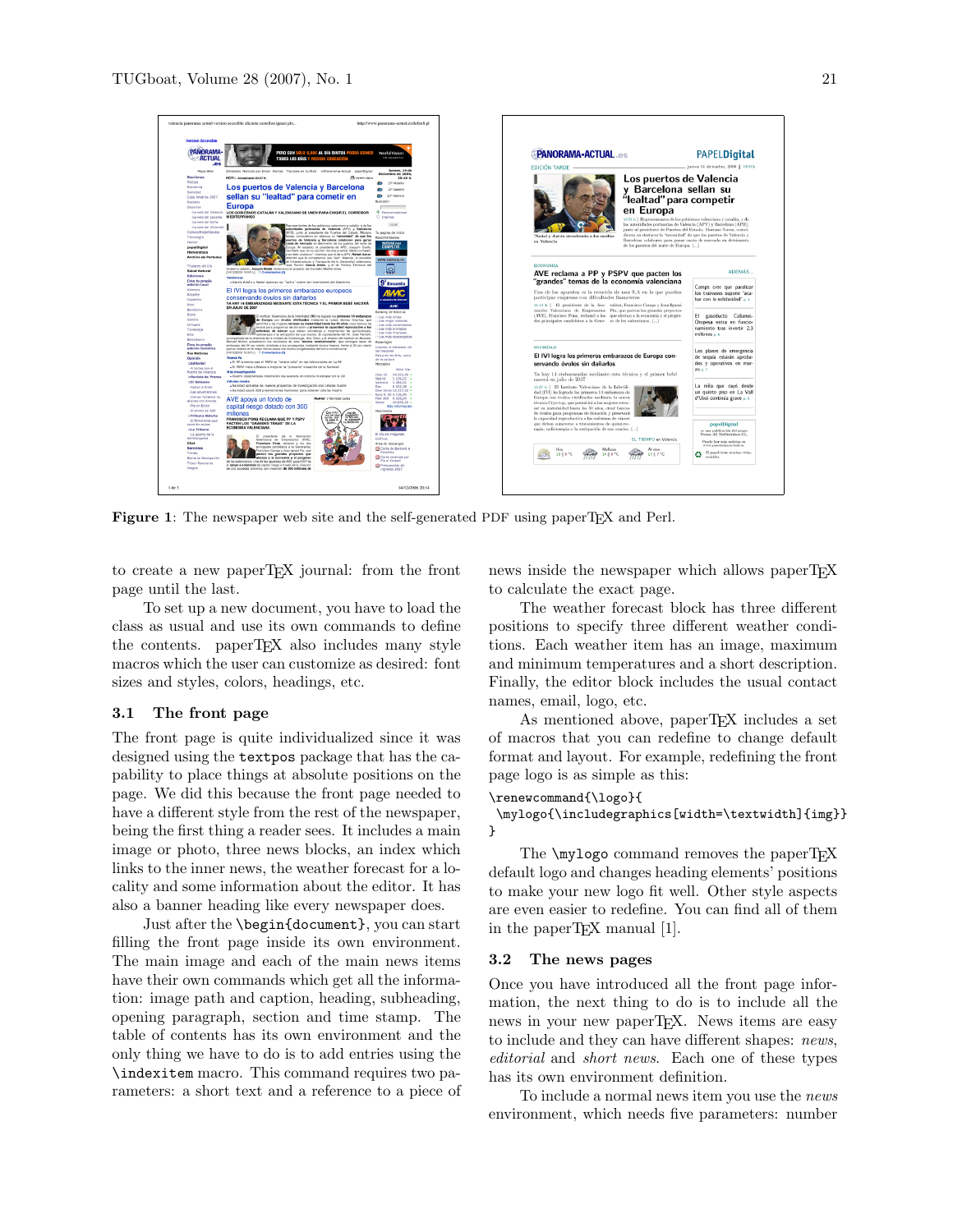```
\begin{news}{3}
{...NEWS HEADING...}
{...News subheading...}
{SPORTS}
{1}
 \authorandplace{Name Surname}{Place}
 \image{img}{Image caption}
 \noindent\timestamp{08:25}
Lorem ipsum dolor sit amet, ...
 ... platea dictumst.
\end{news}
```
<span id="page-2-1"></span>Figure 2: Example of a compilation of news items.

of columns, heading, subheading, section name and reference id. The main news text must appear inside the environment and we can also use the following commands within the text in order to add other useful information:

- \authorandplace: inserts the name of the editor and where the news happened. To be used at the beginning of the text.
- \timestamp: inserts the time and a separator just before the text. It should be used at the beginning of the text.
- **\image:** inserts an image within the text. Since the multicol package does not support floating elements, this macro inserts the image only if there is enough space, otherwise you can get images outside the page boundaries.
- \columntitle: inserts a single column title or heading, using one of five different shapes via the fancybox $4$  package: shadowbox, doublebox, ovalbox, Ovalbox and lines.
- \expandedtitle: similar to \columntitle except the text extends across the entire page, above all the news columns.

Using all these commands a news source code and its respective result would look like the example in Figure [2.](#page-2-1)

Editorial news and short news require fewer parameters but are generally similar to the news envi-ronment. The paperT<sub>E</sub>X manual [\[1\]](#page-3-0) has more information.

Once the news items are included, when compiling paperTEX will create the corresponding PDF



bookmarks inside each section. In order to generate a new group of items we can use the \newsection command which takes the section name as a parameter. From this point, all news PDF bookmarks will be grouped under this section name. Another useful and simple command is \newsep, which draws a thin line between two items as a separator.

# 4 The core system

When the paperT<sub>E</sub>X class was finished, we implemented a new system to carry out the entire newspaper creation process. We decided to use Perl as programming language because we are familiar with it, and because Perl has a lot of modules freely available on CPAN. [5](#page-2-2)

Before coding, it was very important to select which news items have to be included each time that paperTEX is run. The idea was to define these items using the SQL queries which get all the information from the database; thus, paperTFX would not need to be configured each time. The only time when it is necessary to modify something is if the editor of the newspaper wants to change the source of a piece of news or add or remove particular content.

First of all, a configuration file was created for the Perl script to get all SQL queries, execute them, and extract the useful information from all fields. It worked well enough, but was not very user-friendly. Therefore we decided to create a web wizard which gets all the information from the user. This application also lets the users change any parameter or SQL instruction. After this, we asked the editor of the newspaper to give us the list of news he wanted

<span id="page-2-0"></span> $4$  You can find more information in the fancybox package manual available on CTAN.

<span id="page-2-2"></span><sup>5</sup> The Comprehensive Perl Archive Network ([http://www.](http://www.cpan.org/) [cpan.org/](http://www.cpan.org/)).